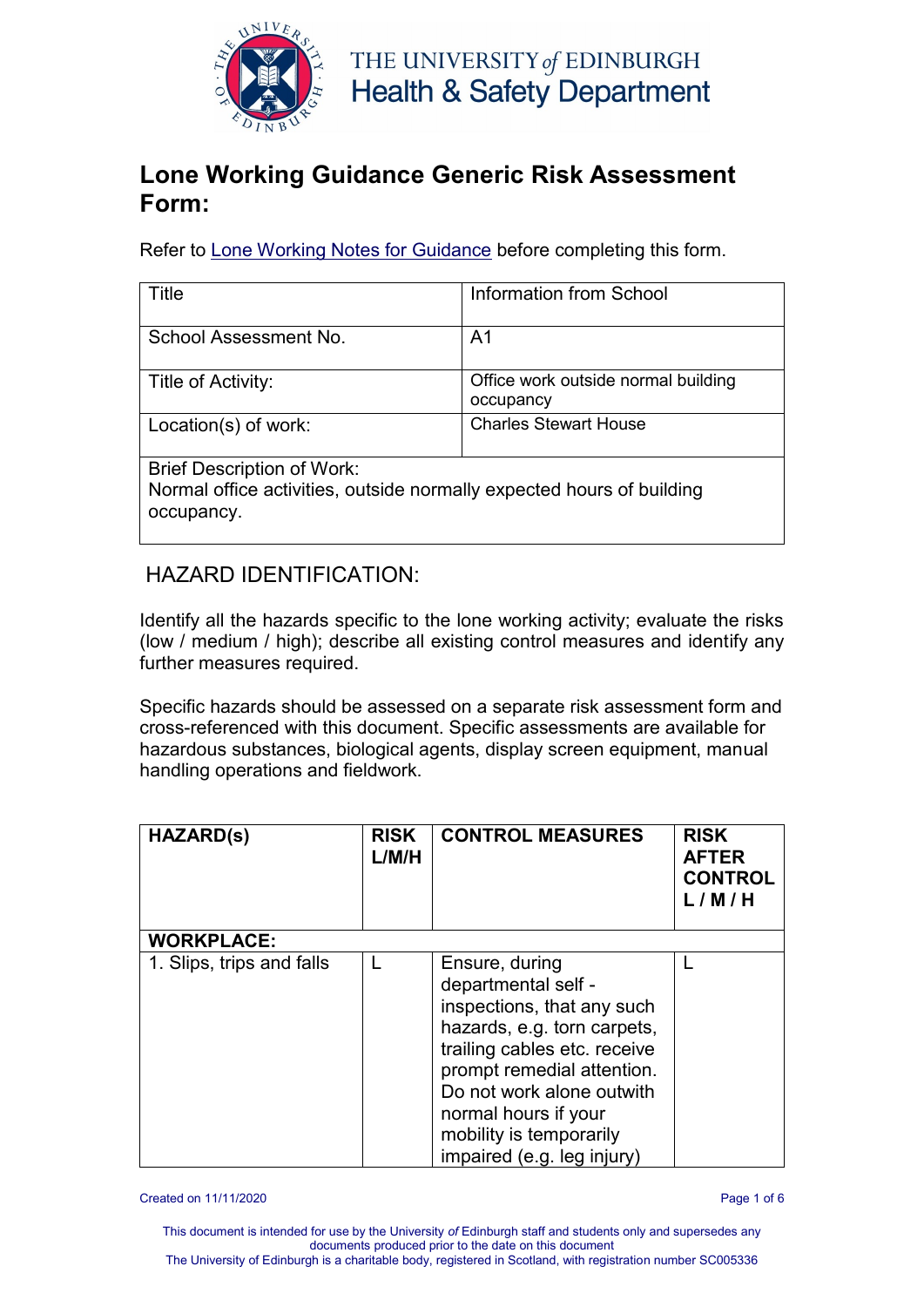

# THE UNIVERSITY of EDINBURGH<br>Health & Safety Department

| 2. Fire or other        | M | Ensure that you receive                            | L            |
|-------------------------|---|----------------------------------------------------|--------------|
| emergency               |   | appropriate fire safety                            |              |
|                         |   | training and that you are                          |              |
|                         |   | familiar with emergency                            |              |
|                         |   | procedures for your area.                          |              |
|                         |   | Note that special                                  |              |
|                         |   | provisions will be in place                        |              |
|                         |   | for mobility impaired                              |              |
|                         |   | persons.                                           |              |
| 3. Electrical accident  | L | <b>Ensure that PAT tested</b>                      | $\mathbf{I}$ |
|                         |   | items (kettles, desk lamps                         |              |
|                         |   | etc) have been labelled                            |              |
|                         |   | "Pass" and that all                                |              |
|                         |   | electrical cables etc. are                         |              |
|                         |   |                                                    |              |
|                         |   | regularly visually inspected<br>for damage. Do not |              |
|                         |   |                                                    |              |
|                         |   | interfere with plugs, cables                       |              |
|                         |   | etc, when any item is                              |              |
|                         |   | connected to the power                             |              |
|                         |   | supply.                                            |              |
| <b>EQUIPMENT:</b>       |   |                                                    |              |
| 1. Work with any        | M | Ensure that any work                               | L            |
| potentially hazardous   |   | which involves such items                          |              |
| items of equipment or   |   | or materials is done during                        |              |
| materials               |   | normal building                                    |              |
|                         |   | occupancy. Operate a                               |              |
|                         |   | "buddy" system - always                            |              |
|                         |   | being accompanied by a                             |              |
|                         |   | colleague - where this is                          |              |
|                         |   | not practicable.                                   |              |
| 2. Manual handling      | M | Do not attempt to lift or                          | $\mathbf{I}$ |
| loads                   |   | move any load single                               |              |
|                         |   | handed which is likely to                          |              |
|                         |   | put you at all at risk of                          |              |
|                         |   | injury. Re- schedule work                          |              |
|                         |   | to time when assistance is                         |              |
|                         |   | available. Alternatively,                          |              |
|                         |   | use lifting/moving aids                            |              |
|                         |   | where this can safely                              |              |
|                         |   | facilitate single person                           |              |
|                         |   | operation.                                         |              |
| <b>VIOLENCE:</b>        |   |                                                    |              |
| 1. Intruder in building | L | Ensure that you know how                           | $\mathsf{L}$ |
|                         |   | to contact University                              |              |
|                         |   | Security promptly, should                          |              |
|                         |   | you know or suspect that                           |              |
|                         |   | an intruder is present in                          |              |
|                         |   | your building. Do not                              |              |

Created on 11/11/2020 Page 2 of 6

This document is intended for use by the University *of* Edinburgh staff and students only and supersedes any documents produced prior to the date on this document The University of Edinburgh is a charitable body, registered in Scotland, with registration number SC005336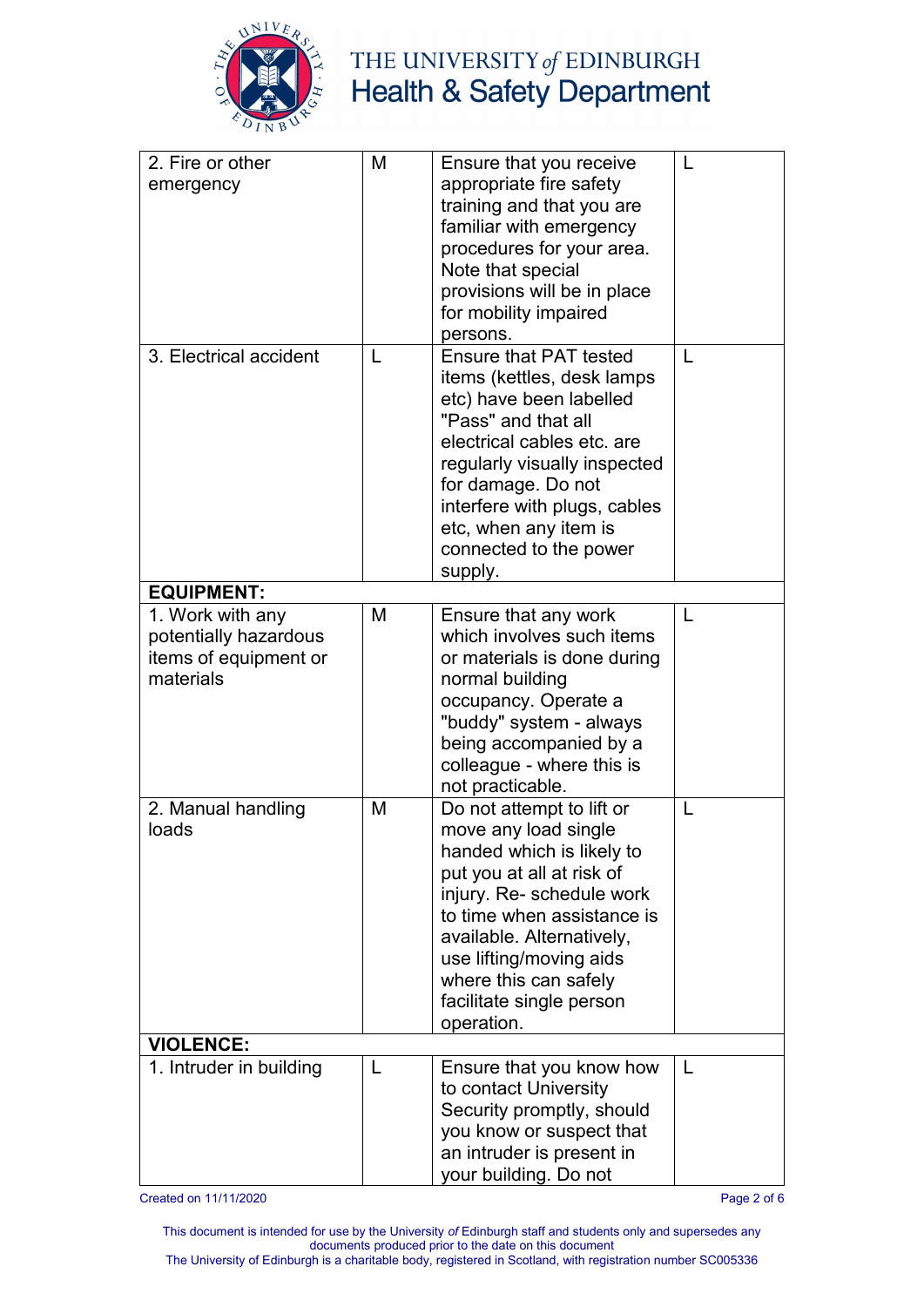

## THE UNIVERSITY of EDINBURGH **Health & Safety Department**

|                          |     | confront the intruder, lock |     |
|--------------------------|-----|-----------------------------|-----|
|                          |     | your door and await the     |     |
|                          |     | arrival of Security.        |     |
| 2. Safe routes home      | M   | Plan out how you will get   | L   |
| after work               |     | to your car/public          |     |
|                          |     | transport/home after        |     |
|                          |     | leaving your workplace,     |     |
|                          |     | taking account of potential |     |
|                          |     | personal safety issues e.g. |     |
|                          |     | well lit routes etc.        |     |
| <b>INDIVIDUAL:</b>       |     |                             |     |
| 1. Personal medical      |     | Ensure that any medical     |     |
| conditions etc.          |     | conditions which might be   |     |
|                          |     | relevant to your working    |     |
|                          |     | alone are fully discussed   |     |
|                          |     | with your line manager      |     |
|                          |     | and, if necessary,          |     |
|                          |     | Occupational Health and     |     |
|                          |     | your own GP. Do not work    |     |
|                          |     | alone if any such condition |     |
|                          |     | is assessed as putting you  |     |
|                          |     | at increased risk.          |     |
| <b>WORK PATTERN:</b>     |     |                             |     |
| 1. Avoidance of lone and | N/A | Consider how your work      | N/A |
| out of hours working     |     | pattern integrates with     |     |
|                          |     | those of other workers, in  |     |
|                          |     | terms of both time and      |     |
|                          |     | geography, with a view to   |     |
|                          |     | avoiding lone working as    |     |
|                          |     | far as is practicable.      |     |
| 2. Log in/out procedures | N/A | When lone working is        | N/A |
|                          |     | unavoidable, contact        |     |
|                          |     | University Security to      |     |
|                          |     | initiate a check-in/check-  |     |
|                          |     | out system to log your      |     |
|                          |     | presence in the building.   |     |
| <b>OTHER:</b>            |     | Please note here any other  |     |
| Please specify.          |     | special circumstances,      |     |
|                          |     | local conditions, etc.,     |     |
|                          |     | which are relevant to lone  |     |
|                          |     | and out of hours working.   |     |

\* Continue on separate sheet, if necessary

Persons at Risk:

Identify all those who may be at risk.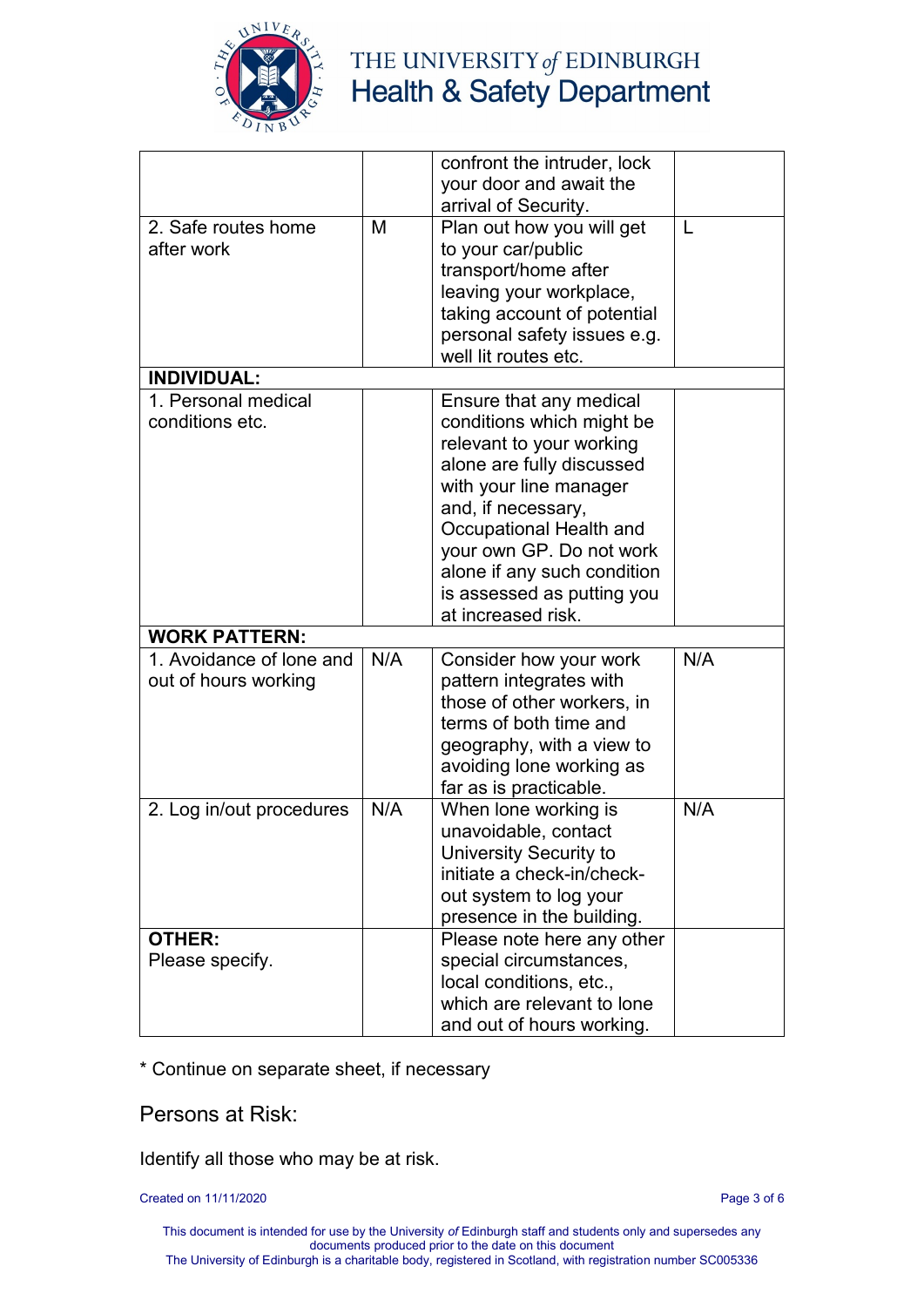

### THE UNIVERSITY of EDINBURGH **Health & Safety Department**

| <b>TYPE</b>                    | <b>NAME</b> | <b>TYPE</b>                     | <b>NAME</b> |
|--------------------------------|-------------|---------------------------------|-------------|
| <b>Academic Staff</b>          | X           | <b>Technical Staff</b>          |             |
| Postgraduate<br><b>Student</b> |             | Undergraduate<br><b>Student</b> |             |
| Maintenance<br><b>Staff</b>    | X           | <b>Office Staff</b>             | X           |
| <b>Cleaning Staff</b>          | X           | <b>Emergency Staff</b>          |             |
| Contractors                    | X           | <b>Visitors</b>                 | X           |
| <b>Others</b>                  |             |                                 |             |

#### Training:

Identify the level of information, instruction and training required. Consider the experience of workers.

| <b>TRAINING:</b>                                                      | <b>YES</b> | <b>NO</b> | N/A |
|-----------------------------------------------------------------------|------------|-----------|-----|
| Has necessary information,<br>instruction and training been<br>given? |            |           |     |
| Expand and clarify, if<br>necessary.                                  |            |           |     |

#### Supervision:

Identify the level of supervision required.

|                                                                                           | <b>YES</b> | <b>NO</b> | N/A |
|-------------------------------------------------------------------------------------------|------------|-----------|-----|
| Is suitable supervision in<br>place?<br>(identify all necessary<br>supervisory measures). | Χ          |           |     |
| Periodic telephone contact<br>with lone workers                                           |            |           |     |

Created on 11/11/2020 Page 4 of 6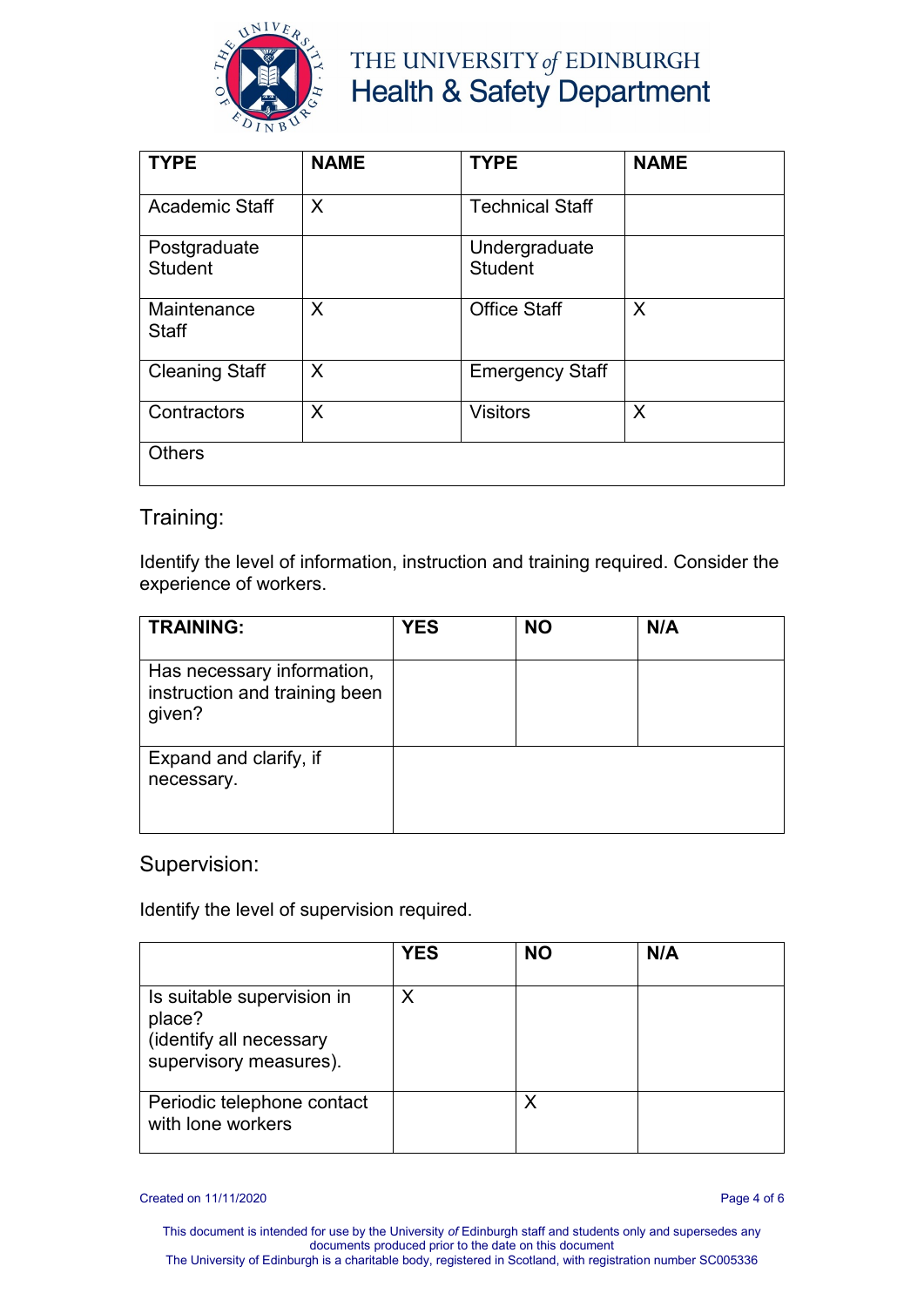

## THE UNIVERSITY of EDINBURGH **Health & Safety Department**

| Periodic site visits to lone<br>workers               |                           | X |  |
|-------------------------------------------------------|---------------------------|---|--|
| Regular contact (telephone,<br>radio, etc)            | $\boldsymbol{\mathsf{X}}$ |   |  |
| Automatic warning devices<br>e.g. motion sensors, etc |                           | X |  |
| Manual warning devices e.g.<br>panic alarms, etc      | $\times$                  |   |  |
| End of task / shift contact                           | X                         |   |  |
| Other, specify                                        |                           |   |  |
| Expand and clarify, if<br>necessary.                  |                           |   |  |

Additional Information:

Identify any additional information relevant to the lone working activity, including emergency procedures first aid provision.

Room X, key available from Y.

Assessment carried out by:

| <b>Assessment carried out by:</b> | Dates:              |  |
|-----------------------------------|---------------------|--|
| Name:                             | Date:               |  |
| Signature:                        | <b>Review Date:</b> |  |

Names of Persons Involved in Lone Work:

Created on 11/11/2020 Page 5 of 6